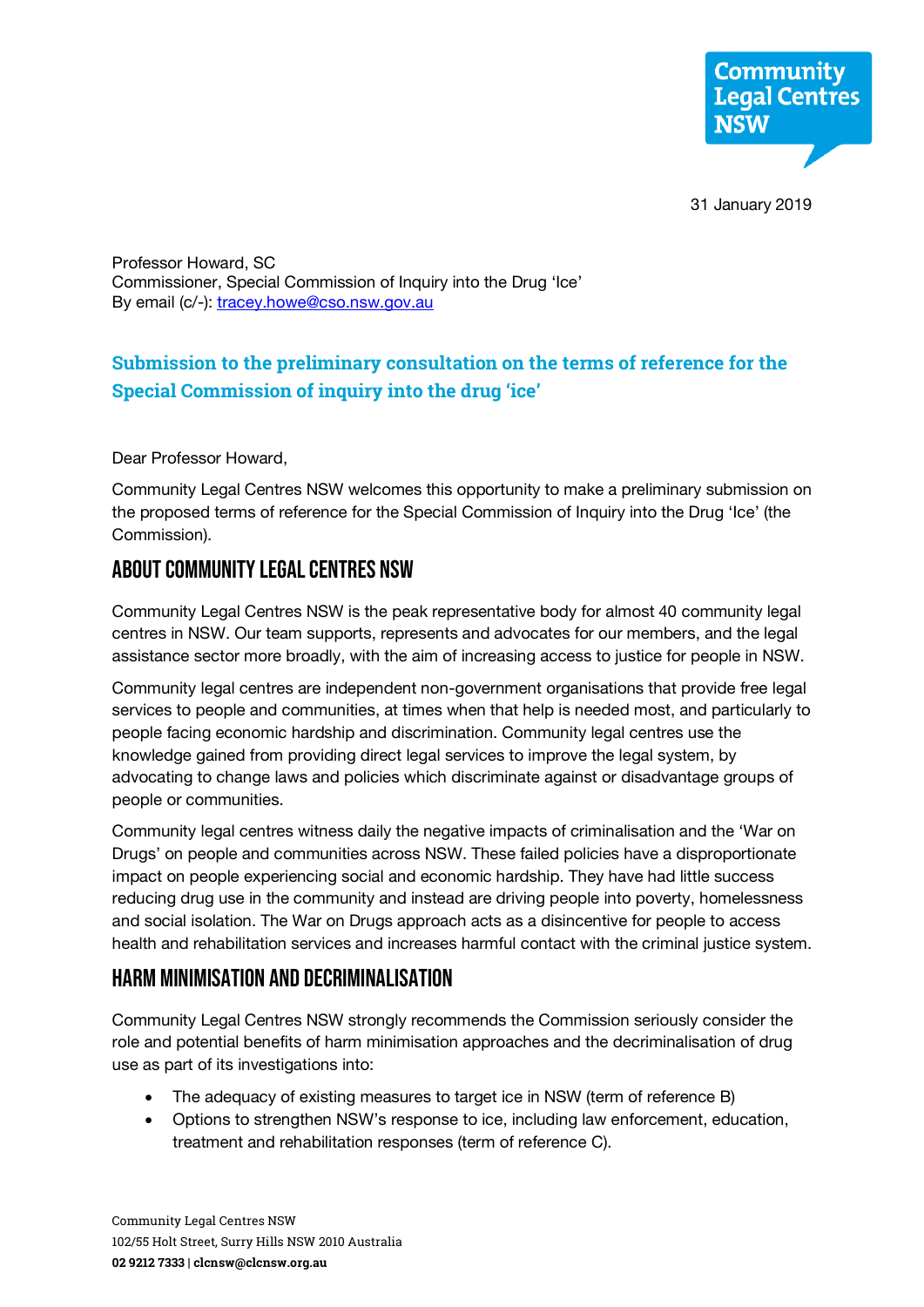

Harm minimisation approaches treat substance abuse primarily as a health issue rather than a criminal justice issue. They recognise that punitive responses will not stop the illicit trade and use of drugs and prioritise compassionate, person-centred responses to problematic drug use.

Around the world, harm minimisation approaches have been demonstrated to save lives and to reduce the negative health effects of illicit drug use, including the spread of diseases like HIV and Hepatitis C. They are also cost-effective: Australian Department of Health research conducted in 2009 found that for every dollar spent on needle exchange programs, twentyseven dollars is saved in health care costs.

In Portugal, the only country that has decriminalised all drugs, drug-related deaths, levels of injecting drug use, HIV transmissions and incarceration rates have all reduced dramatically. At the same time, there has been an increase in voluntary drug treatment.

New South Wales' punitive approach to drugs does not and will not work. If we are serious about reducing the harm associated with problematic drug use in our communities, we must seriously consider and act on the clear evidence that harm minimisation and decriminalisation are more effective than criminal justice responses.

### Conduct of the inquiry

#### **Expert advisory panel**

Community Legal Centres NSW strongly supports the inclusion of someone with specific expertise in harm minimisation on the expert advisory panel, such as a representative from Harm Reduction Australia. In addition, we recommend the panel include:

- Someone who identifies as Aboriginal and Torres Strait Islander or represents an Aboriginal-controlled organisation or community, such as an Aboriginal-controlled community health service (rather than a non-Indigenous person who represents an Aboriginal organisation)
- Someone with lived experience of drug use, such as a representative from the NSW Users and AIDS Association
- Someone with an understanding of the specific issues affecting drug users from culturally and linguistically diverse communities, such as a representative from the Drug and Alcohol Multicultural Education Centre
- Someone with experience providing treatment and rehabilitation services in nongovernment, not-for-profit settings such as a representative from the National Network of Alcohol and other Drugs Agencies.

#### **Other draft proposals for the conduct of the inquiry**

Community Legal Centres NSW strongly supports the Commission's intention to hold public hearings in regional, rural and remote areas. As Uniting Care NSW-ACT's Long Walk to Treatment in October 2018 highlighted, people in regional, rural and remote areas face significant barriers to accessing timely and appropriate treatment and rehabilitation services close to home. For some communities, the closest treatment centre is 400km away – the distance from Dubbo to Sydney.

It is critical that the Commission hears directly from people in regional, rural and remote areas about the specific needs of and challenges faced by their communities.

Hearings should also be held in a variety of locations across Sydney, including Western Sydney.